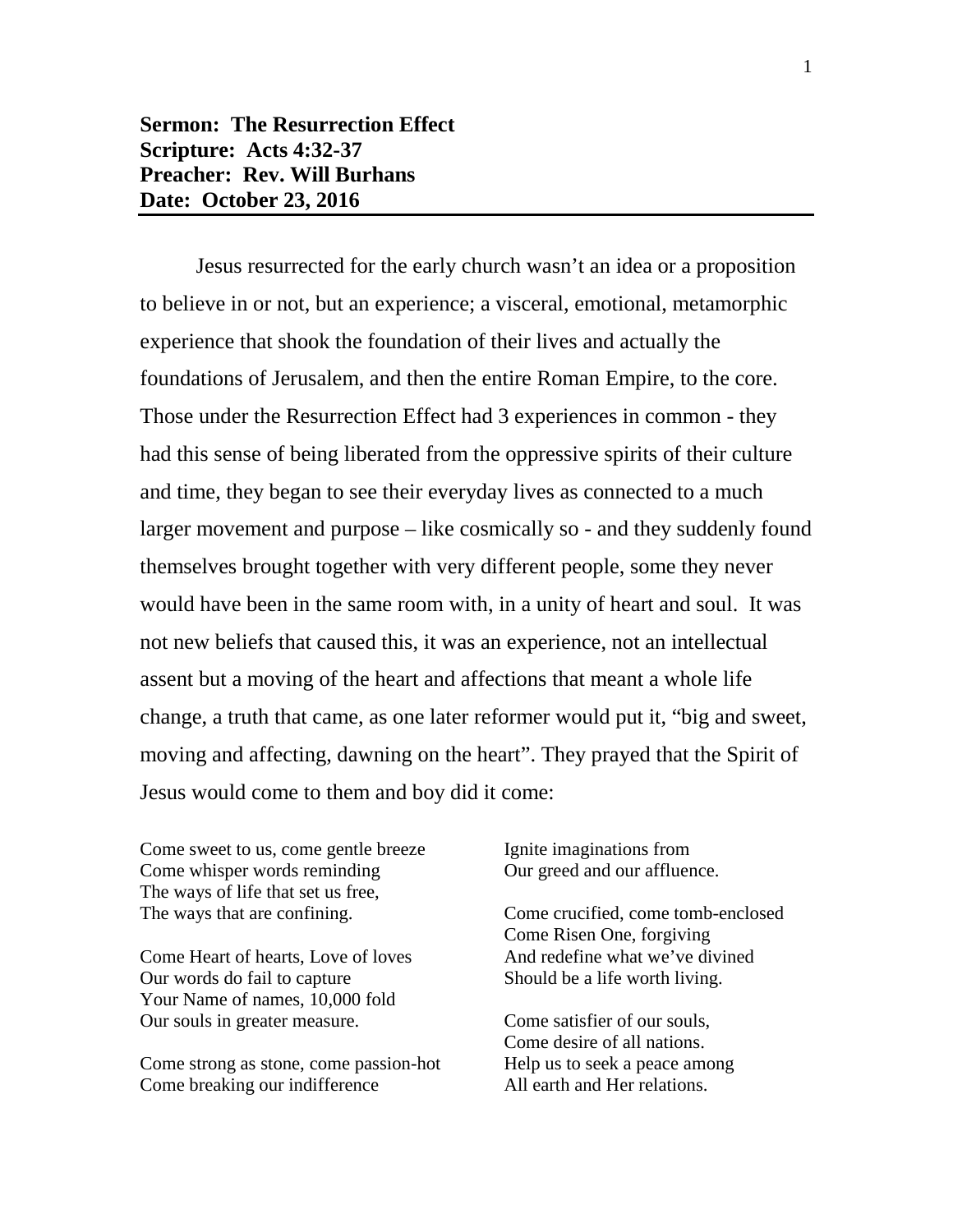They didn't think their way into this new life, it was an experience of God's grace so powerfully at work among them that it couldn't BUT have had the effect of changing who they were and how they lived. So those early followers under the resurrection effect did two primary things – they moved outward witnessing to Jesus' resurrection and lived inwardly among themselves in a whole new way. They went around telling other people about this fire in their hearts that was consuming them in the sweetest way and they touched others so they too would be feel its heat. They understtod themselves as a part of the unfolding and overflowing of God's purposes, the Maker's design for His creation coming to fruition. History itself finally made sense as it found its fulfillment in Jesus of Nazareth, the crucified resurrected one, and they were awash in His Spirit.

It was so much bigger than their individual selves that it was not surprising some sold what they had and laid the money at the feet of the Apostles to ensure that this community of people here at the center of it all would remain strong. Have you ever felt so moved, so convicted of heart by something that you gave and gave significantly to it, believing that there could be nothing better done with your money? Have you ever believed in something so deeply and strongly that you wanted to sacrifice for the sake of that greater thing, and that your sacrificial giving didn't diminish you but instead expanded your life into something much greater than your small self?

Well, this is what the early followers were experiencing. "The treasure of my land?" Barnabas, Son of Encouragement, asks. "My treasure and its value is nothing, of no consequence, compared to the treasure of my Lord's affections and the value of my God's purposes. Ask for my very life and I'll give that too!" And we the readers know that for many of those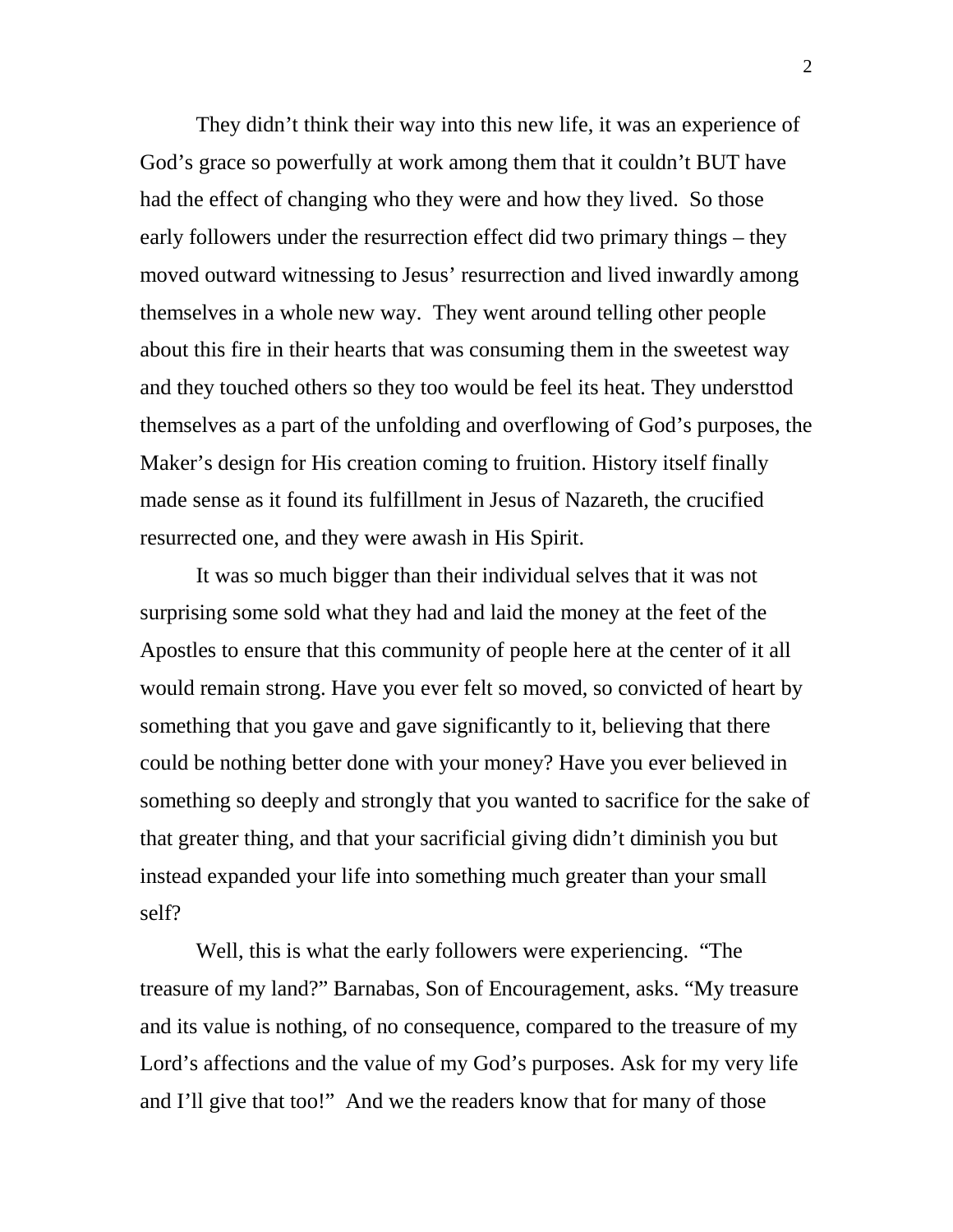early followers that too would be asked. Peter, legend has it, was crucified upside down by Nero and Paul because he was a Roman citizen had the lesser death of beheading. Wow! Can you imagine believing in something so profoundly that you would suffer such a death for it? What would have to be asked of you to take such a stand? Where in our lives might we imagine that kind of conviction and commitment surfacing? We are rightly troubled by the modern day version of religious belief leading to sacrifice in the suicide bomber, but its there, or we might see it in what we believe to be the more noble way of military service, where soldiers sacrifice for their country and their brothers and sisters in arms.

But the early Christians were very very clear that to follow Jesus, to be Christian, was to be willing to sacrifice *the self*, never anyone else. It was a thoroughly nonviolent movement, the early church was, a movement of grace and love welling up and overflowing and washing the world in connectedness and forgiveness and mercy, despite the world's violence. Never would the early Christians have justified the killing or sacrificing of others for God's purposes. That wasn't The Way at all. It was really only after Christianity became married to the state, when Constantine became a Christian in October of 312 and looked up into the sun just before the Battle of Milvian to see a cross in the sun and heard the words – "in this sign conquer!" It was only then that there came to be violence justified in Jesus' name. It would have been unheard of before that point.

What was so distinctive about the early Christians was their love and their willingness to sacrifice themselves before betraying their Lord in word or in violence against others. And what was so distinctive about them, is that they took care of each other radically, made sure that there was no one at need among them, which was why Barnabas sold his land and why they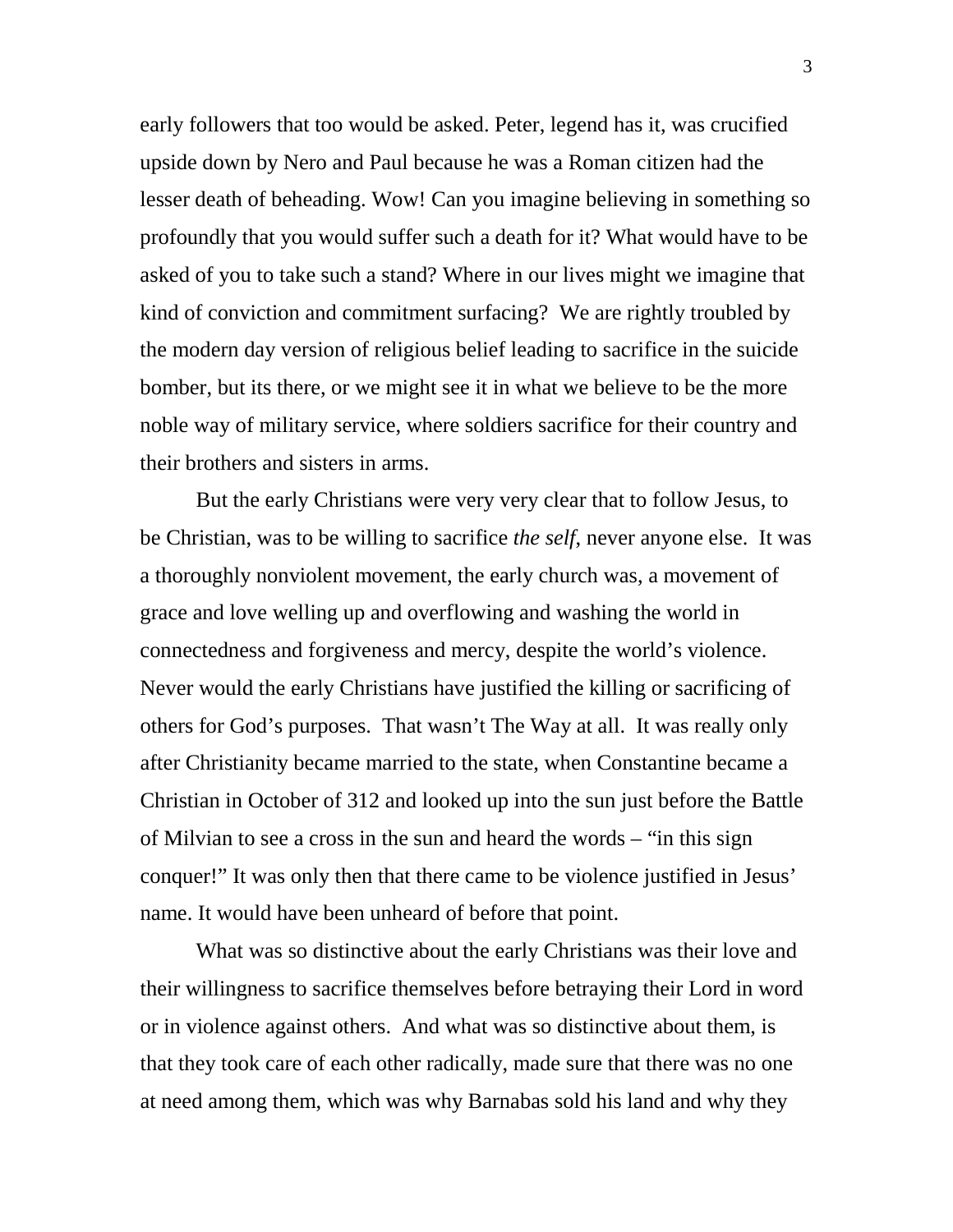shared property and possessions amongst themselves, because that was the nature of the Spirit of their risen Lord; love and generosity in abundance, shaken up and overflowing!

And here we are 2000 years later, in this church, the inheritors of that beautiful tradition living in a country that has designed its government around biblical principles of justice and equality, and we are here no longer having to fear for our lives when we proclaim Christ as Lord, worshipping freely and safely with no modern-day Nero or Caesar or anyone else able to force us to do otherwise. And this is a beautiful thing. And yet as a result, some of the fire that was there in the early church has receded. There is nothing like being persecuted for your beliefs to stir the fire of them within!

And yet there are ways in which the grace of God is still powerfully at work among us in Winchester, 2016, even though that grace might look different from the early church. In a culture where individualism and selfsufficiency is prized above all, the church is still a place that holds out for our mutual dependence upon and care for one another. And in a culture that promotes consumption and the unconscious discarding of what we do not need, the church is in the business of celebrating redemption and insisting that no one is to be discarded but is a valued child of God. And in a materialistic culture where there is a steady diet of lies suggesting that meaning can be derived from what we buy and own and collect and surround ourselves with, the church is a place where the unseen, the spiritual, the deeper dimensions of existence are exalted and we remind ourselves that the materials of this world are no end in themselves but are here in service to love and relationship. And in a culture afraid of death and obsessed with youthfulness, where the old and infirm are shunted away and out of sight in care homes, the church faces death squarely and proclaims it as a place of